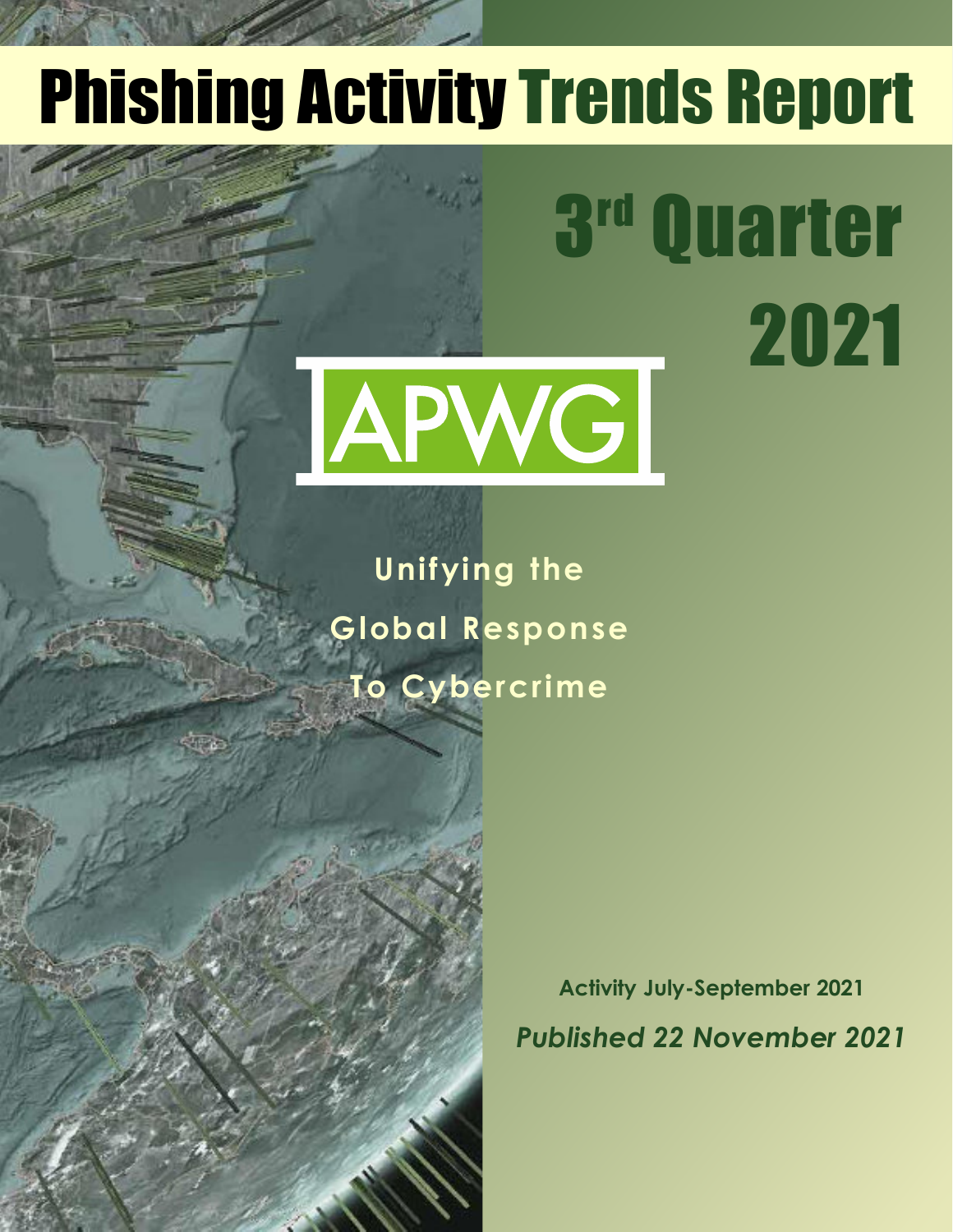## **Phishing Report Scope**

The *APWG Phishing Activity Trends Report* analyzes phishing attacks and other identity theft techniques, as reported to the APWG by its member companies, its Global Research Partners, through the organization's website at http://www.apwg.org, and by e-mail submissions to reportphishing@antiphishing.org. APWG measures the evolution, proliferation, and propagation of identity theft methods by drawing from the research of our member companies and industry experts.

## **Phishing Defined**

Phishing is a crime employing both *social engineering* and *technical subterfuge* to steal consumers' personal identity data and financial account credentials. Social engineering schemes prey on unwary victims by fooling them into believing they are dealing with a trusted, legitimate party, such as by using deceptive email addresses and email messages. These are designed to lead consumers to counterfeit Web sites that trick recipients into divulging financial data such as usernames and passwords. Technical subterfuge schemes plant malware onto computers to steal credentials directly, often using systems that intercept consumers' account usernames and passwords or misdirect consumers to counterfeit Web sites.

## Table of Contents

| <b>Statistical Highlights for 1st Quarter 2021</b> | 3 |
|----------------------------------------------------|---|
| <b>Most-Targeted Industry Sectors</b>              | 5 |
| <b>Use of Domain Names for Phishing</b>            | 6 |
| <b>Online Criminal Activity in Brazil</b>          | 7 |
| <b>APWG Phishing Trends Report Contributors</b>    | 9 |

#### 2

Phishing Activity Trends Report 3rd Quarter 2021 www.apwg.org · info@apwg.org

## **Phishing Reaches Monthly Record in Q3; Attacks Doubled since Early 2020**



#### **Phishing Activity Trends Summary**

- APWG saw 260,642 phishing attacks in July 2021, which was the highest monthly in APWG's reporting history. [pp. 3-4]
- The number of phishing attacks has doubled from early 2020. [pp. 3-4]
- The software-as-a-service and webmail sector was the most frequently victimized by phishing in the third quarter, with 29.1% of all attacks.
- Attacks against financial institutions and payment providers continued to be numerous, and were a combined 24.9% of all attacks.
- Phishing against cryptocurrency targets cryptocurrency exchanges and wallet providers – settled at 5.6% of attacks. [p. 5]
- The number of brands being attacked has risen during 2021, from just over 400 per month to more than 700 in September. [p. 4]
- Phishing attacks in Brazil rose, from 4,275 in Q2 to 7,741 in Q3. [p. 7]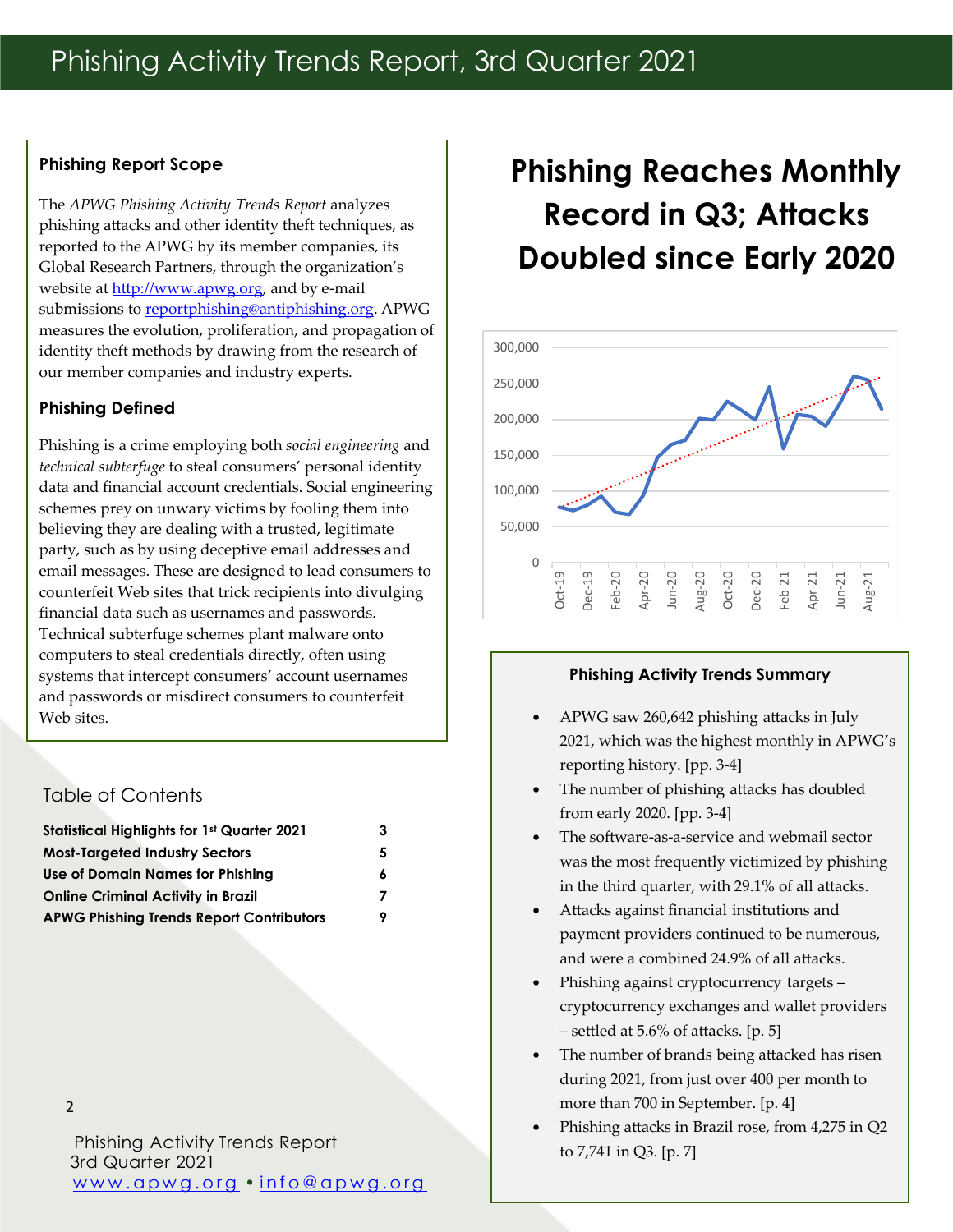## **Statistical Highlights for the 3rd Quarter 2021**

APWG's contributing members study the ever-evolving nature and techniques of cybercrime. With this report, the APWG has refined the methodologies it uses to report phishing. APWG has two sources of phishing data: phishing emails reported to it by APWG members and by members of the public, and phishing URLs reported by APWG members into the APWG eCrime eXchange.

The APWG tracks:

- **Unique phishing sites**. This is a primary measure of reported phishing across the globe. This is determined by the unique base URLs of phishing sites found in phishing emails reported to APWG. (A single phishing site may be advertised as thousands of customized URLs, all leading to basically the same *attack*, or destination.) APWG is measuring reported phishing sites on a more accurate basis accounting for how phishers have been constructing phishing URLs.
- **Unique phishing e-mails subjects**. This counts email lures that have different email subject lines. Some phishing campaigns may use the same subject line but advertise different phishing sites. This metric is a general measure of the variety of phishing attacks, and can be a rough proxy for the amount of phishing taking place.
- The APWG also counts the **number of brands attacked** by examining the phishing reports submitted into the APWG eCrime Exchange, and normalizing the spellings of brand names.

|                                                        | July    | August  | Sept.   |
|--------------------------------------------------------|---------|---------|---------|
| Number of unique phishing Web sites (attacks) detected | 260,642 | 255,385 | 214,345 |
| Unique phishing email subjects                         | 11,384  | 10,716  | 64,233  |
| Number of brands targeted by phishing campaigns        | 522     | 603     | 715     |

The number of recent phishing attacks has more than doubled since early 2020, when APWG was observing between 68,000 and 94,000 attacks per month. APWG saw 260,642 attacks in July 2021, which was the highest monthly attack count recorded in APWG's reporting history.



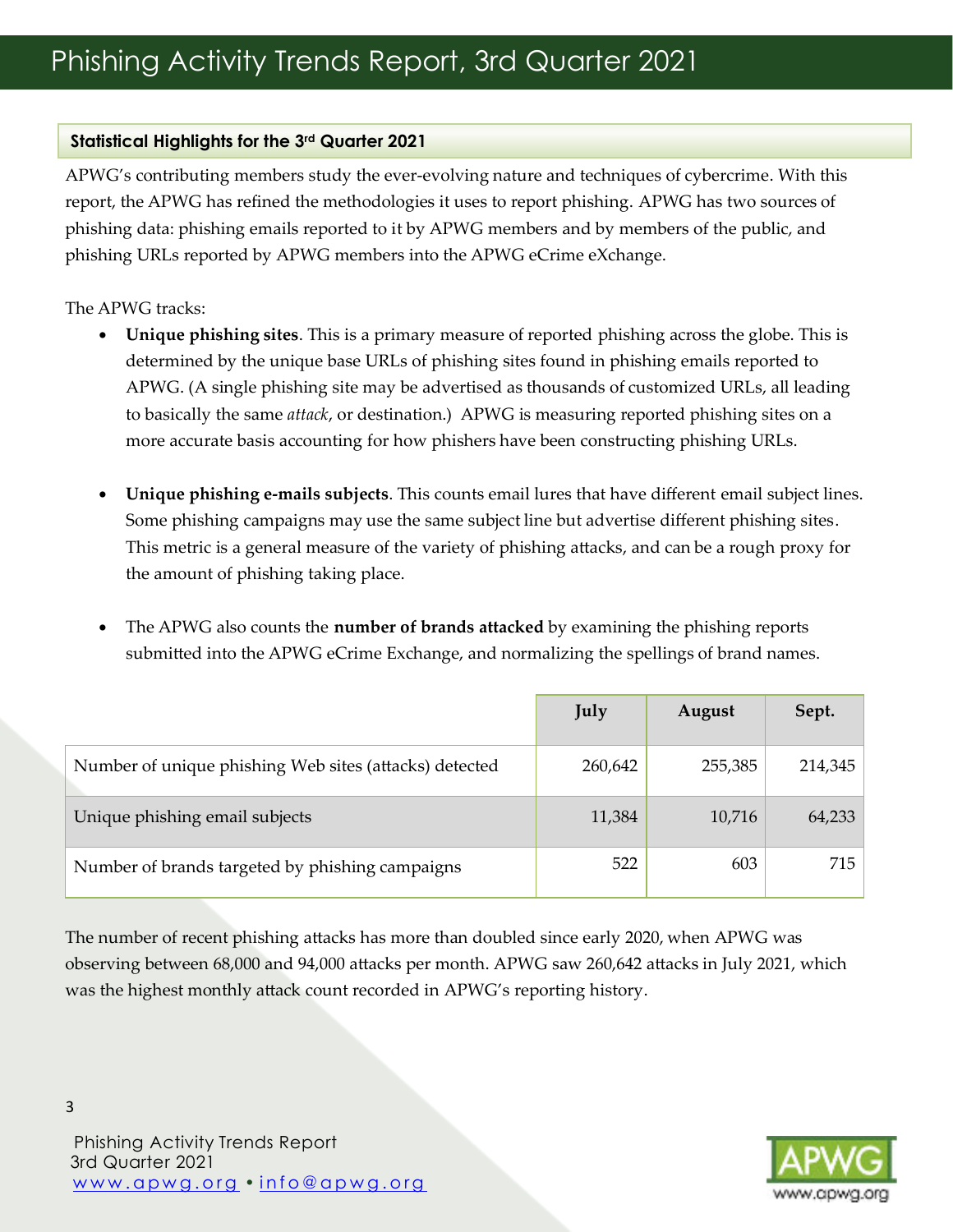## Phishing Activity Trends Report, 3rd Quarter 2021



The number of Unique Subjects has dipped as more submitted emails have had duplicative subject lines.



The number of brands attacked each month has trended upwards, to a high of 715 in September 2021.

Phishing Activity Trends Report 3rd Quarter 2021 www.apwg.org · info@apwg.org

4

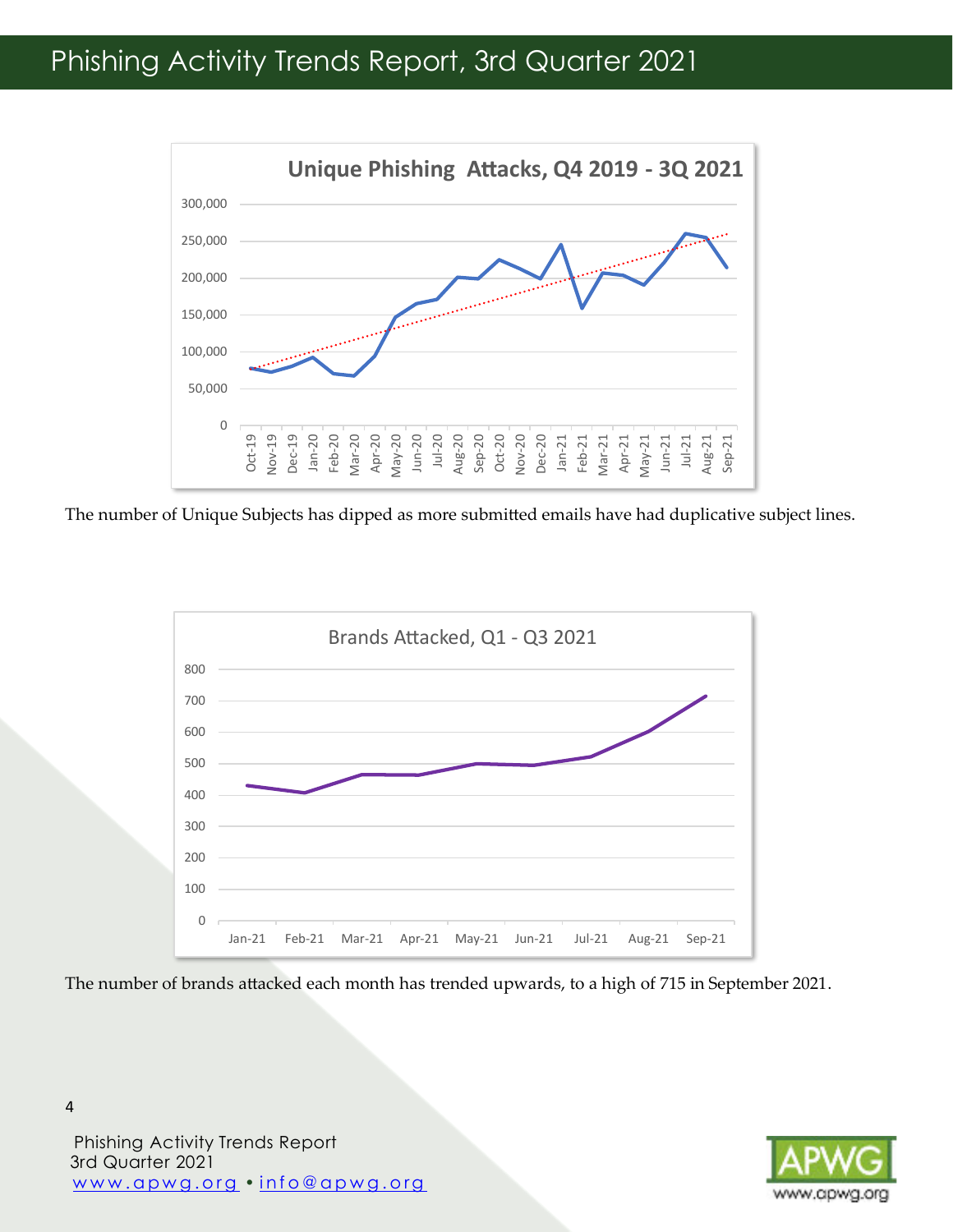#### **Most-Targeted Industry Sectors – 3rd Quarter 2021**

In the third quarter of 2021, APWG founding member OpSec Security found that phishing attacks against webmail and software-as-a-service (SAAS) providers were most prevalent, exploding from just 8.7 percent of all attacks in Q2 2021 to 29.1 percent of all attacks in Q3. Attacks against financial institutions and payment providers continued to be numerous, and were a combined 24.9 percent of attacks. Phishing against cryptocurrency targets – such as cryptocurrency exchanges and wallet providers – settled at 5.6 percent of attacks, after leaping from 2 percent of all attacks in Q1 to 7.5 percent in Q2. Social Media rounded out the top-targeted industries.



OpSesc also reported increased activity with smishing and vishing campaigns, especially targeting companies that are app-based, such as email and finance organizations. OpSec noted that its own monitoring found that Q3 represented a nearly 30 percent increase in total phishing over Q2, and that Q2 represented nearly a 30 percent increase over Q1.

OpSec Security offers world-class brand protection solutions.

Phishing Activity Trends Report 3rd Quarter 2021 w w w . a p w g . o r g • i n f o @ a p w g . o r g

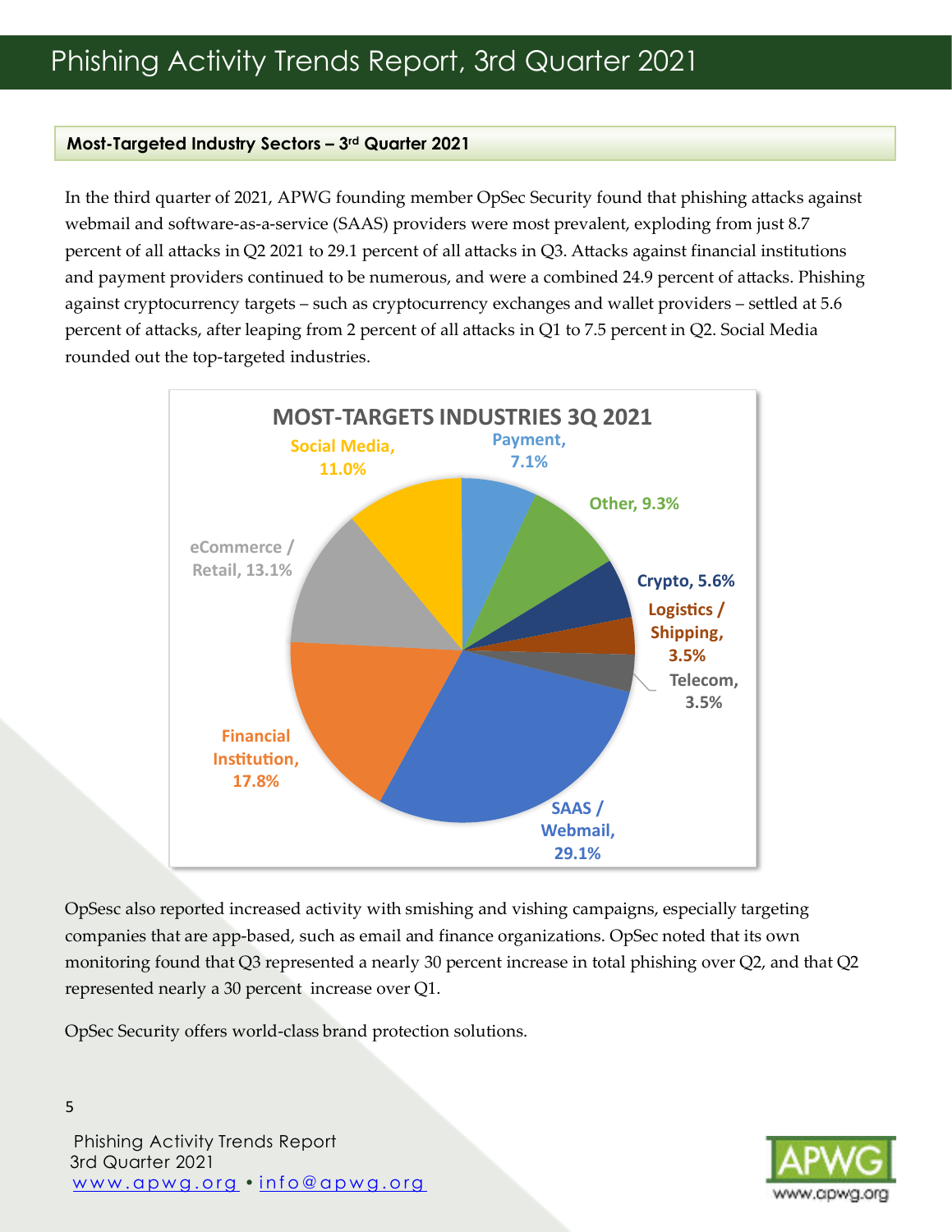#### **Use of Domain Names for Phishing**

APWG member RiskIQ (now a Microsoft subsidiary) provides ongoing analysis of where phishing is happening in the domain name system. RiskIQ provides digital attack surface management, providing discovery, intelligence, and mitigation of threats associated with an organization's digital presence to protect businesses, brands, and customers.

RiskIQ analyzed 4,340 confirmed phishing URLs reported to APWG in Q3 2021. RiskIQ found that they were hosted on 2,649 unique second-level domains (and 18 were hosted on unique IP addresses, without domains). There are three types of top-level domains (TLDs) for purposes of this report:

- "Legacy" generic TLDs, which existed before 2011. These include .COM, .ORG, and TLDs such as .ASIA and .BIZ. They represented about 51 percent of the domain names in the world as of the beginning of Q3 2021, and represented 37 percent of the phishing domains in the sample set. There were 993 legacy gTLD domains in the sample set. Most of those were in .COM, which had 845 domains in the set.
- The new generic top-level domains (nTLDs), such as .XYZ and .ICU, were released after 2011. The nTLDs represented about 6 percent of the domains in the world, but about 9 percent of the domains in the sample set (249 domains).
- The country code domains (ccTLDs), such as .UK for the United Kingdom and .BR for Brazil. ccTLDs were about 43 percent of the domains in the world, but were 53 percent of the domains in the Q3 sample set (1,407 domains).

The TLDs that had the most unique second-level domains used for phishing were:





Phishing Activity Trends Report 3rd Quarter 2021 w w w . a p w g . o r g • i n f o @ a p w g . o r g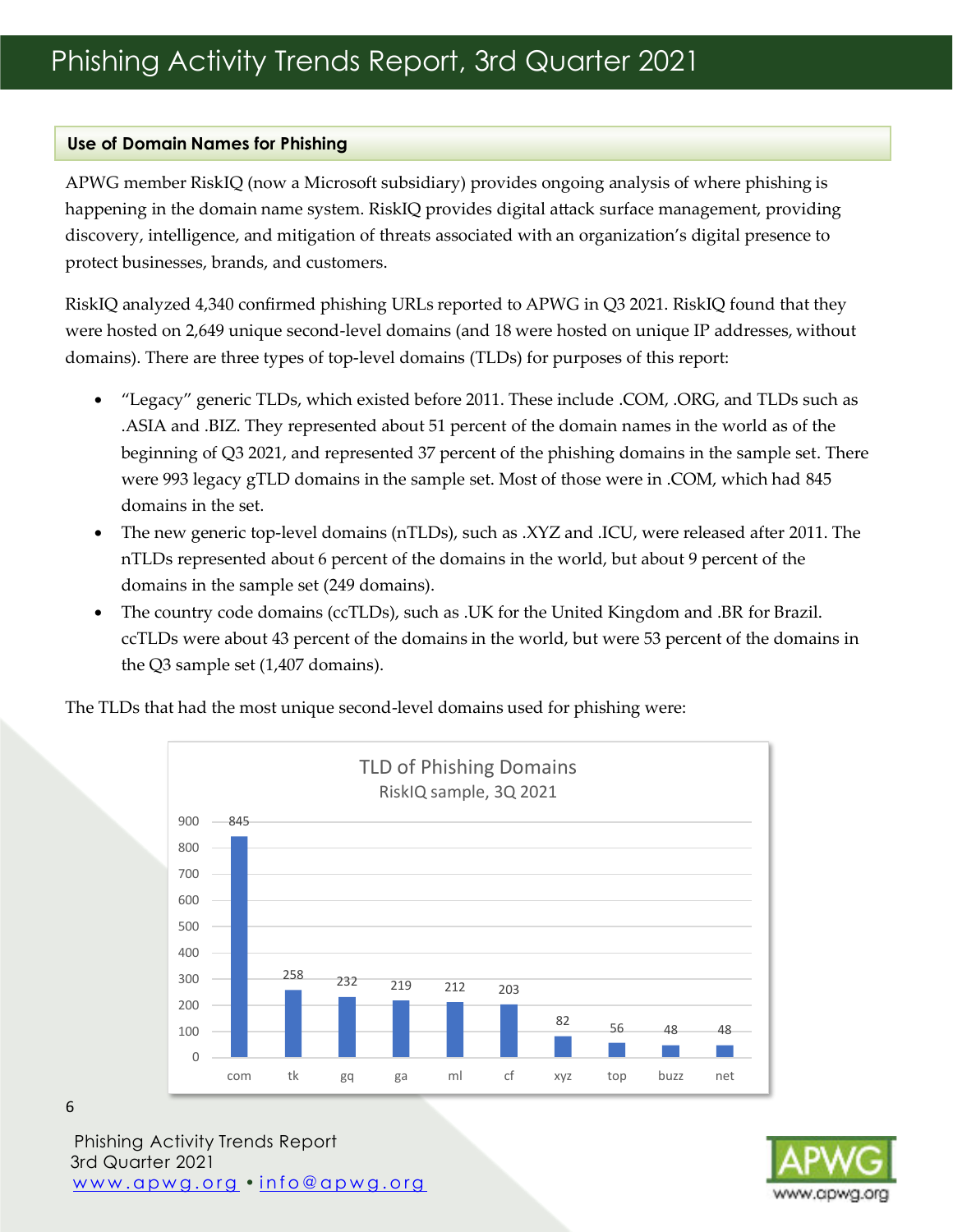## Phishing Activity Trends Report, 3rd Quarter 2021

The .TK, .GQ, .GA, .ML, and .CF ccTLDs are operated by Freenom, a company in the Netherlands that offers free domain name registrations in these TLDs.

During the third quarter, RiskIQ also profiled the bulletproof hosting provider Flowspec, which was used by threat groups for phishing campaigns and malware delivery

"Besides making it harder to get in and limiting the scope of damage, we all need to do a better job of preventing ransomware from getting into networks in the first place, and of becoming more resilient. A way to strengthen cybersecurity protection is to mature the Zero Trust security posture of your organization," says Jonathan Matkowsky, a Principal Researcher at Microsoft.

#### **Online Criminal Activity in Brazil**

APWG member company Axur is located in Brazil and concentrates on protecting companies and their users in Brazil from Internet-based threats. Axur especially monitors attacks against banks, technology firms, airlines, and online marketplaces located in the country. Axur's data shows how criminals are perpetrating identity theft in South America's largest economy, and shows how these incidents are both local and international problems. Axur's observations also demonstrate how cybercrime's intensity and methods can vary from one locale to another.

In Q3 2021, Axur's systems identified 7,741 attacks, up from 4,275 in Q2, and 6,209 in Q1:





Phishing Activity Trends Report 3rd Quarter 2021 w w w . a p w g . o r g • i n f o @ a p w g . o r g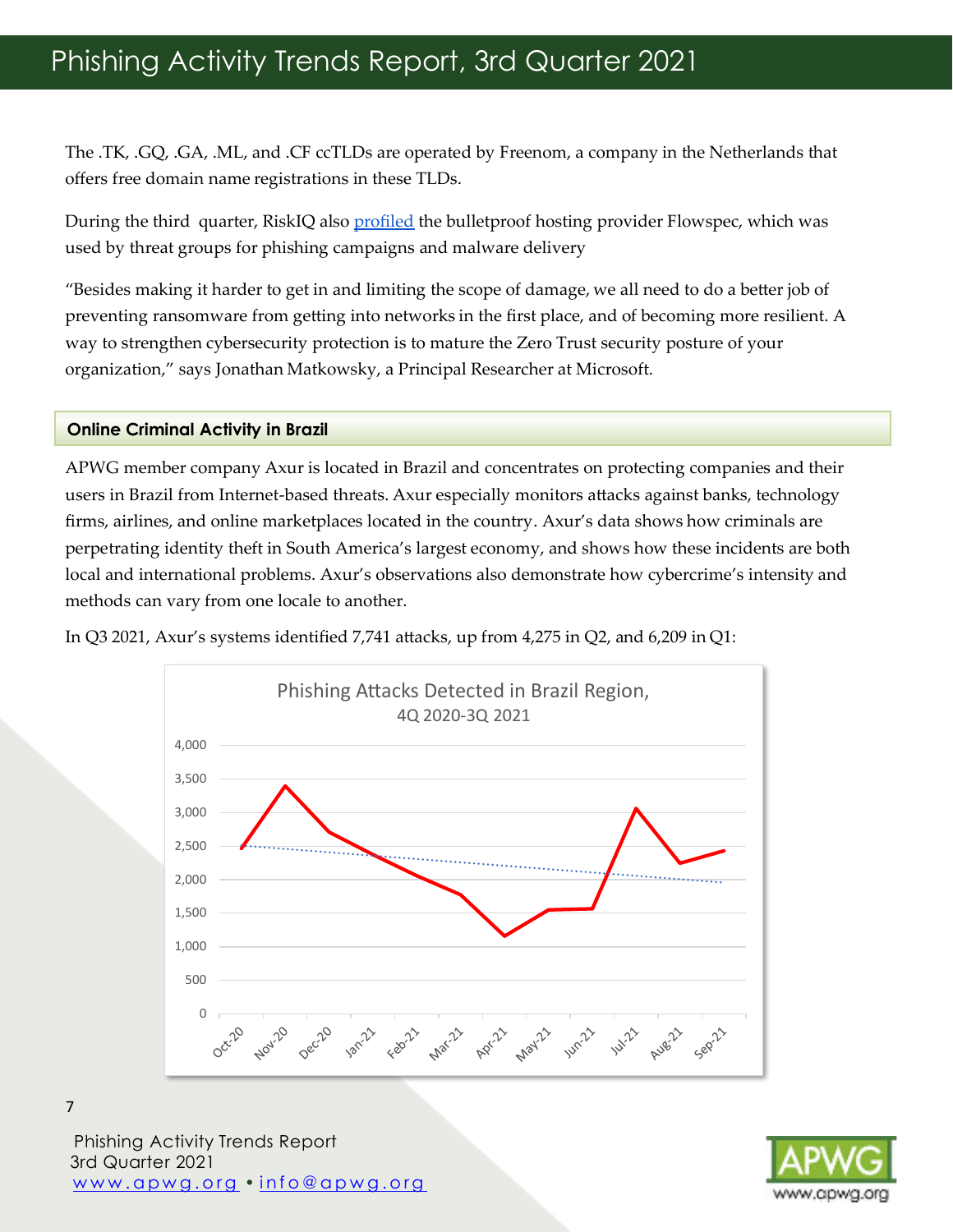## Phishing Activity Trends Report, 3rd Quarter 2021

Phishing against SaaS and Webmail companies fell back from 40 percent of all attacks in Q2 to 18 percent of all attacks in Q3. Phishing against e-commerce companies increased from 27 percent to 40 percent of all attacks:





Phishing Activity Trends Report 3rd Quarter 2021 www.apwg.org • info@apwg.org